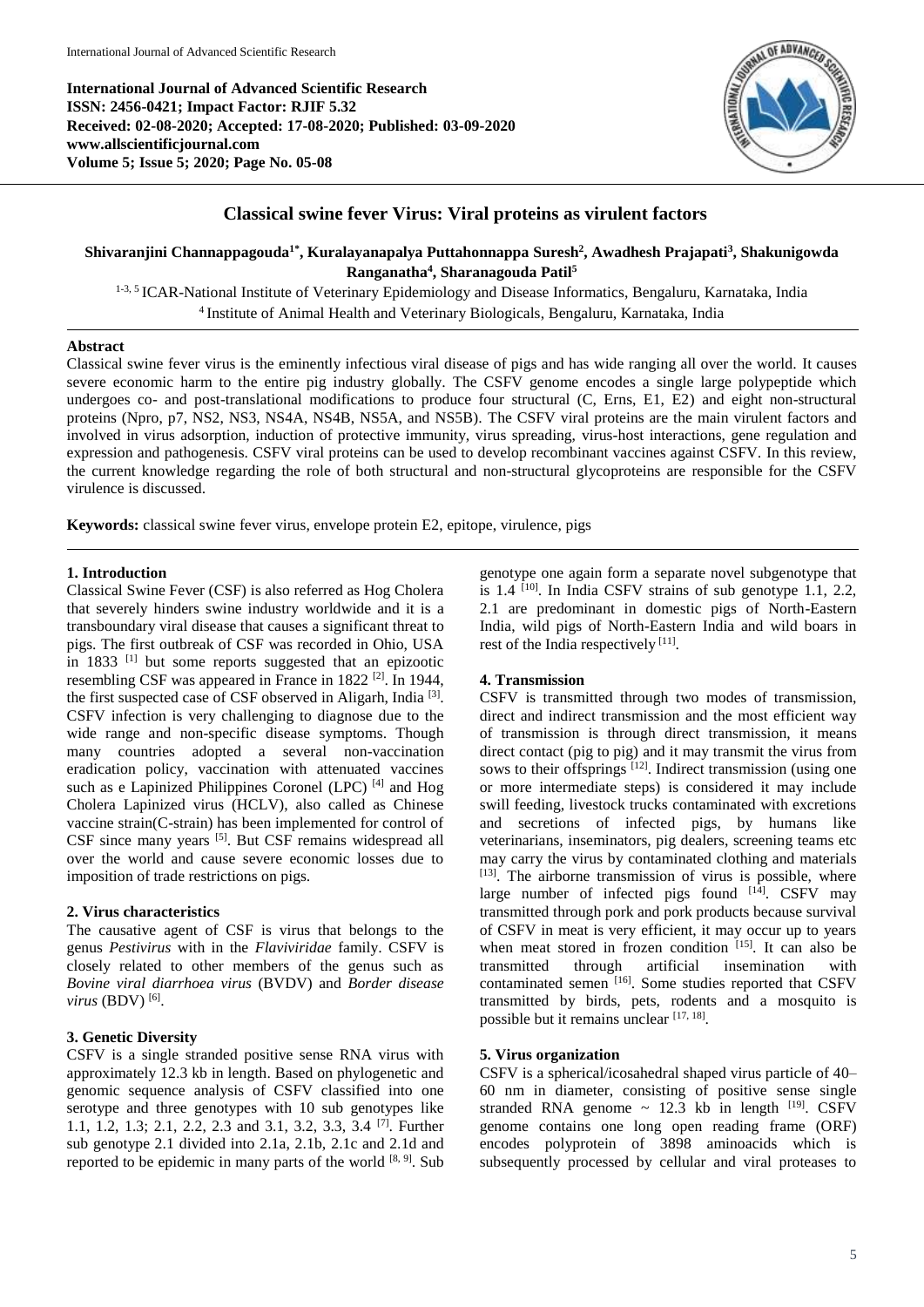yield 435-kDa protein in which four structural proteins, namely the core protein (C), and three envelope glycoproteins E1, E2, and Erns and eight non-structural proteins such as Npro, p7, NS2, NS3, NS4A, NS4B, NS5A and NS5B as shown in fig  $1^{[20, 21]}$ . The ORF flanked by two untranslated regions at  $\overline{5}$ ' and 3' site, which are highly conserved among all virus isolates [22].

# **5.1 Structural proteins**

### **5.1.1 C protein**

The nucleocapsid (core) protein is a small protein which contains many basic amino acids (lysine and arginine) and its play a major role as a viral structural protein and regulator in gene expression [23].

#### **5.1.2 Erns protein**

Glycoprotein Erns is encoded by 226 amino acids and resulting a 41-44 kDa protein. It is involved in the infection process and its RNase activity is probably involved in viral replication and pathogenesis  $[24]$ . Two short homologous regions of 8 amino acids in the sequence of Erns, located in the N-terminal half of the protein, are responsible for the RNase activity  $[25]$ . It is considered to be the second glycoprotein, responsible for the protective immunity against CSF<sup>[26]</sup>.

# **5.1.3 E1 protein**

E1 protein containing 195 amino acids encodes 33 kDa protein and is the smallest envelope and type I transmembrane proteins with an N-terminal ectodomain and a Cterminal hydrophobic anchor, which is responsible for CSFV entry to the host cells  $[27]$ .

## **5.1.4 E2 protein: An important CSFV structural envelope glycoprotein**

Envelope protein E2 (373 amino acids, 51-55KDa) is an important structural glycoprotein which is displayed as homodimer on the outer surface of the CSFV and considered as an important target for induction of the immune responses during infection. It is a major determinant of virulence which is required for cell attachment, virus replication and infection [28]. It forms two types of disulfide-linked dimers, E2-E2 homodimer and E2- E1 heterodimer, which are found on the virion surface. During virus assembly, E2 homodimers are formed first, whereas E1-E2 heterodimers are formed later after the release of E1 from the endoplasmic reticulum chaperone calnexin [29] .

### **5.1.5 Antigenic properties of E2 glycoprotein**

CSFV E2 structural protein is the most antigenic, can eliciting neutralizing antibodies in infected animals and induces protective immunity in pigs  $[30, 31]$ . Based on competitive binding and antigen capture assay, E2 can be divided into four antigenic domains, A–D, have been identified on the N-terminal half of E2 and constitute two independent antigenic units (in the order of domains B/C and D/A). The antigenic unit of B/C domains is linked by a disulfide bond between  $^{693}$ C and  $^{737}$ C, and other unit of D/A domains is linked by two putative disulfide bonds, one between  $792C$  and  $856C$  and the other between  $818C$  and  $828C$ [32]. The B/C domains are responsible for antigenic specificity among various CSFVs, and the D/A domains of various CSFVs are relatively conserved [33]. It contains a

discrete epitope, a novel virulence determinant (TAVSPTTLR, residues 829–837 of CSFV polyprotein) play a major role in CSFV virulence  $[34]$  and E2 is responsible for more viral spreading by substitutions in aminoacid residues at T830A position in E2 using site directed mutagenesis<sup>[35]</sup>. CSFV specific immunodominant neutralizing epitope of the E2 protein is a linear epitope with the SPTTLR as the major binding motif, which is highly conserved among CSFV strains and used as important target for development of peptide-based vaccine [36] .

# **5.2 Non-structural proteins**

# **5.2.1 Npro protein**

The first protein encoded by the ORF of CSFV is the nonstructural protein N-terminal protease (Npro) consists of 168 amino acids encoded by 23KDa protein [37]. It cleaves itself autocatalytically into N terminus of the adjacent viral capsid protein  $C^{[38]}$ . Npro is responsible for the innate immune response at local sites of virus replication and contributes to pathogenicity of CSFV<sup>[39]</sup>.

#### **5.2.2 P7 protein**

CSFV p7 is a small hydrophobic polypeptide with the size of 6-7 kDa is considered as viroporin clearly involved in invitro CSFV replication and responsible for CSFV virulence in pig [40]. It is modulate viral protein interactions and infectious virus production without influencing viral RNA replication [41].

## **5.2.3 NS2 protein**

NS2 is a transmembrane protein, located between p7 and NS3 protein of CSFV which contains an auto-protease responsible for cis-cleavage at the NS2/3 site. Some experiments shows that muted conserved residues within the N- terminus of NS2 protein affected viral RNA replication and decreased virus titer. So that NS2 play a major role in modulating viral RNA replication [42].

#### **5.2.4 NS3 protein**

NS3 is a multifunctional protein possessing serine protease, RNA helicase and nucleoside triphosphatase (NTPase) activities. The N-terminal of the protein NS3 act as a protease to process the viral polyprotein and C terminal end of NS3 possess both helicase and NTPase activities. NS3 protein is also involved in viral replication [43].

# **5.2.5 NS4A and NS4B proteins**

NS4A is an 8 kDa protein, consisting of 64 amino acids and it is located in the cell nucleus, cytoplasm, endoplasmic reticulum (ER) and mitochondria. CSFV NS4A induced IL-8 (interleukin-8, a chemokine and activator of neutrophils) production through enhancing MAVS (Mitochondrial antiviral signaling protein) pathway and regulates CSFV replication [44] . The nonstructural protein NS4B is a 38 kDa intracellular membraneprotein which is involved in viral replication. N-terminal domain of NS4B can able to cause CSF viral infectious in pigs  $[45]$ . Some residues means amino acid substitutions in NS4B of CSFV to influence virus replication efficiency in vitro [46].

#### **5.2.6 NS 5A and NS5B proteins**

The CSFV non-structural protein 5A (NS5A) consists 497 amino acids and is an important component of the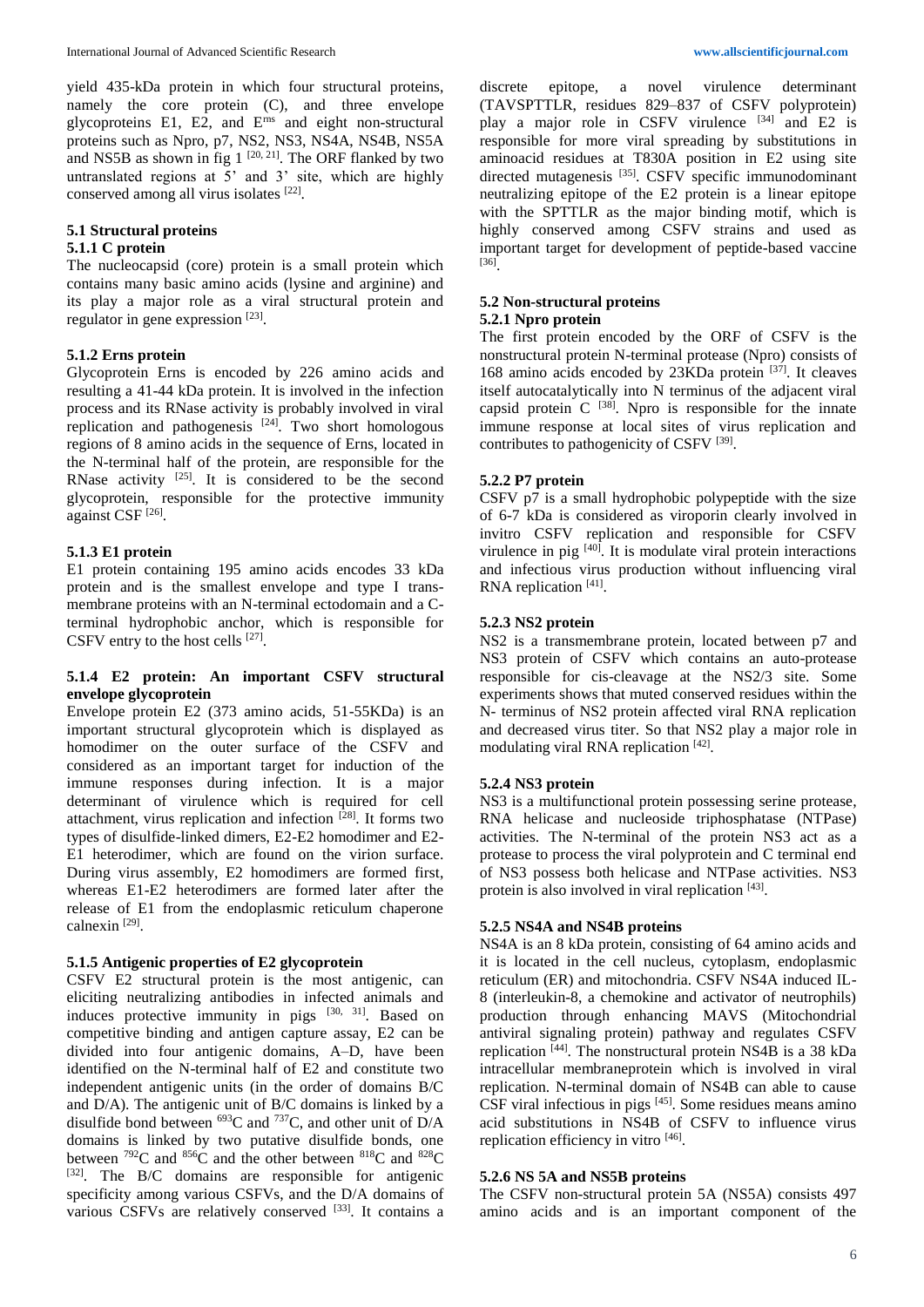replication system. NS5A comprises the conserved region C2717–C2740–C2742–C2767, which leads to zinc-binding motif that is essential for growth and RNA synthesis of the virus. NS5A synchronize viral RNA replication through binding to NS5B and  $3'$ -UTR  $^{[47]}$ .

The NS5B protein is a RNA dependent RNA polymerase which is involved in viral replication. CSFV NS5B transcribes the viral genome into minus strands which areused as templates for the production of plus-strand RNA for packaging into viral particles [48].



**Fig 1:** Genome organization of Classical Swine Fever Virus

#### **6. Acknowledgement**

Authors would like to thank ICAR-NIVEDI for all the support.

#### **7. References**

- 1. Cole CG, Henley RR, Dale CN, Mott L, Torrey JP, Zinober MR. History of hog cholera research in the US Department of Agriculture 1884-1960. Agriculture Information Bulletin No. 241, USDA, Washington DC, 1962.
- 2. Birch RR. Hog Cholera. Its nature and control. 11 pp, illus: New York, 1922.
- 3. Krishnamurty D. Paper presented at the 11th conference on animal diseases, Madras. (Damodaran, *et al.,* 1967). Krishnamurthy, D. and Adlakha, S.C. A preliminary report on the Swine fever epidemic in Uttar Pradesh. Indian. Vet J, 1962; 39:406-19.
- 4. Liu L, Xia H, Everett H, Sosan O, Crooke H, *et al.* A generic real-time TaqMan assay for specific detection of lapinized Chinese vaccines against classical swine fever. Journal of Virological Methods, 2011; 175:170- 174.
- 5. Edwards S, Fukusho A, LefeÁvre P, Lipowski A, Pejsak Z, Roehe P, *et al*. Classical swine fever: the global situation. Veterinary Microbiology, 2000; 73:103-119.
- 6. Van Rijn PA, Bossers A, Wensvoort G, Moormann RJM. Classical swine fever virus (CSFV) envelope glycoprotein E2 containing one structural antigenic unit protects pigs from lethal CSFV challenge. Journal of general virology, 1996; 77:2737-2745.
- 7. Paton DJ, McGoldrick A, Greiser-Wilke I, Parchariyanon S, Song JY, *et al*. Genetic typing of classical swine fever virus. Vet. Microbiol, 2000; 73:137-57.
- 8. Deng MC, Huang CC, Huang TS, Chang CY, Lin YJ, Chien MS, *et al*. Phylogenetic analysis of classical swine fever virus isolated from Taiwan*.* Vet Microbiol, 2005; 106:187-193.
- 9. Zhang H, Leng C, Feng L, Zhai H, Chen J, *et al*. A new subgenotype 2.1d isolates of classical swine fever virus in China, 2014. Infect Genet Evol, 2015; 34:94-105.
- 10. Postel A, Schmeiser S, Perera CL, Rodriguez LJ, Frias-Lepoureau MT, Becher P, *et al*. Classical swine fever virus isolates from Cuba form a new subgenotype 1.4. Vet Microbiol, 2013; 161:334-338.
- 11. Beer M, Goller KV, Staubach C, Blome S. Genetic variability and distribution of Classical swine fever virus. Animal Health Research Reviews. 2015; 16(1):33-39.
- 12. Ribbens S, Dewul J, Koenen F, Laevens H, de Kruif A. Transmission of classical swine fever. A review. Veterinary Quarterly. 2004; 26(4):146-155.
- 13. Terpstra C. Epizootiology of swine fever. Veterinary Quarterly, 1987; 9:50S-60S.
- 14. Dewulf J, Laevens H, Koenen F, Mintiens K, de Kruif A. Airborne transmission of classical swine fever virus under experimental conditions. The Veterinary Record, 2000; 147:735-738.
- 15. Dahle J, Liess B. A review on classical swine fever infections in pigs: epizootiology, clinical disease and pathology. Comp Immunol Microbiol Infect Dis. 1992; 15(3):203-11.
- 16. De Smit AJ, Bouma A, Terpstra C, van Oirschot JT. Transmission of classical swine fever virus by artificial insemination. Veterinary Microbiology, 1999; 67:239- 249.
- 17. Kaden V, Lange E, Steyer H, Bruer W, Langner CH. Role of birds in transmission of classical swine fever virus. J Vet. Med. B Infect. Dis. Vet. Public Health, 2003; 50:357-359.
- 18. Stewart WC, Carbrey EA, Jenney EW, Kresse JI, Snyder ML, Wessman SJ, *et al*. Transmission of hog cholera virus by mosquitoes. Am. J Vet. Res, 1975; 36:611-614.
- 19. Paton DJ, Greiser-Wilke I. Classical swine fever--an update. Res Vet Sci. 2003; 75(3):169-178.
- 20. Meyers G, Rumenapf T, Thiel HJ. Molecular cloning and  $\epsilon$  nucleotide sequence of the genome of hog cholera virus. Virology, 1989; 171:555-567.
- 21. Blome S, Staubach C, Henke J, Carlson J, Beer M. Classical Swine Fever—An Updated Review. Viruses, 2017, 9-86.
- 22. Boye M, Kamstrup S, Dalsgaard K. Specific sequence amplification of bovine virus diarrhea virus (BVDV) and hog cholera virus and sequencing of BVDV nucleic acid. Vet. Microbiol, 1991; 29:1-13.
- 23. Liu JJ, Wong ML, Chang TJ. The recombinant nucleocapsid protein of classical swine fever virus can act as a transcriptional regulator. Virus Res, 1998; 53:75-80.
- 24. Van Gennip HG, Hesselink AT, Moormann RJ, Hulst MM. Dimerization of glycoprotein Erns of classical swine fever virus is not essential for viral replication and infection. Arch. Virol, 2005; 150:2271-2286.
- 25. Schneider R, Unger G, Stark R, Schneider-Scherzer E, Thiel HJ. Identification of a structural glycoprotein of an RNA virus as a ribonuclease. Science, 1993; 261:1169-1171.
- 26. König M, Lengsfeld T, Pauly T, Stark R, Thiel HJ. Classical swine fever virus: independent induction of protective immunity by two structural glycoproteins*.* J. Virol, 1995; 69:6479-6486.
- 27. Zhang H, Cao HW, Wu ZJ, Cui YD. A Review of Molecular Characterization of Classical Swine Fever Virus (CSFV). Israel Journal of Veterinary Medicine, 2011; 66:3.
- 28. Montesino R, Gil J, González LJ, Zamora Y, Royle L, *et al*. The N-glycosylation of classical swine fever virus E2 glycoprotein extracellular domain expressed in the